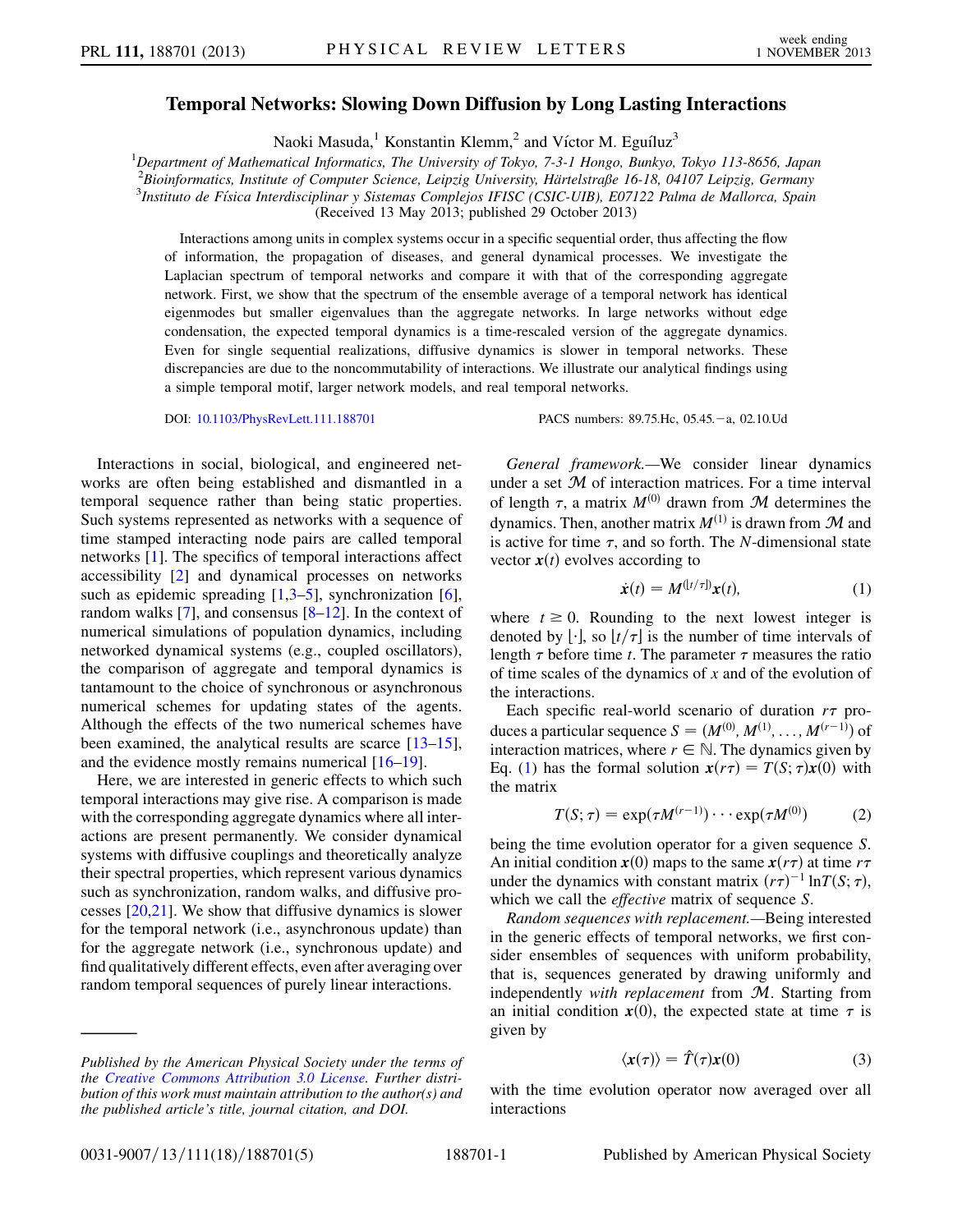$$
\hat{T}(\tau) = |\mathcal{M}|^{-1} \sum_{M \in \mathcal{M}} \exp(\tau M). \tag{4}
$$

<span id="page-1-0"></span>The effective matrix for the temporal dynamics is

$$
\hat{M} \equiv \tau^{-1} \ln \hat{T}(\tau). \tag{5}
$$

This is to be compared to the dynamics  $\dot{x} = M^* x$  under the aggregate matrix

$$
M^* = |\mathcal{M}|^{-1} \sum_{M \in \mathcal{M}} M,\tag{6}
$$

<span id="page-1-5"></span>where all interactions are permanently present. The time evolution operator is given by

$$
T^*(\tau) = \exp(\tau M^*). \tag{7}
$$

Whenever  $M^* \neq \hat{M}$ , aggregate dynamics and temporal dynamics are different already at the level of the expectation over random sequences of interactions. Formally, such a difference is rooted in the fact that averaging over interactions and integration of the dynamics do not commute in general.

Edge sequences with replacement.—Let us consider an undirected multigraph  $G = (V, E)$  with nodes  $V =$  $\{1, \ldots, N\}$  and a multiset E of edges given as unordered pairs of nodes. We are considering a multiset so that the same unordered pair can appear as several edges. A single diffusive coupling between  $i$  and  $j$ , induced by a network edge  $e = \{i, j\}$ , is represented by a matrix  $M^{(e)}$  with  $M_{ii}^{(e)} =$ edge  $e = \{i, j\}$ , is represented by a matrix  $M^{(e)}$  with  $M_{ii}^{(e)} = M_{jj}^{(e)} = -1$ ,  $M_{ij}^{(e)} = M_{jj}^{(e)} = +1$ , and zero at all other entries. Using a homogeneous coupling strength  $\sigma$ , i.e., replacing each  $M^{(e)}$  by  $\sigma M^{(e)}$ , amounts to a general time rescaling  $t \to t/\sigma$ . Also replacing  $\tau$  by  $\tau/\sigma$ , all resulting eigenvalues are simply scaled up by  $\sigma$ . The Laplacian of eigenvalues are simply scaled up by  $\sigma$ . The Laplacian of the aggregate network is given by  $L = -\sum_{e \in E} M^{(e)}$ .<br>Taking into account that squaring the matrix vields Taking into account that squaring the matrix yields  $M^{(e)}M^{(e)} = -2M^{(e)}$  [[22](#page-4-14)], the temporal evolution operator<br>under counting e and time  $\tau$  is given by under coupling e and time  $\tau$  is given by

$$
\exp(\tau M^{(e)}) = I + \alpha(\tau) M^{(e)}, \tag{8}
$$

<span id="page-1-4"></span><span id="page-1-1"></span>where

$$
\alpha(\tau) \equiv \frac{1 - \exp(-2\tau)}{2}.
$$
 (9)

By combining Eqs. [\(4](#page-1-0)) and [\(8\)](#page-1-1), we obtain the ensemble averaged temporal evolution operator for a single application of the edge as follows:

$$
\hat{T}(\tau) = |E|^{-1} \sum_{e \in E} \exp(\tau M^{(e)}) = I + \alpha(\tau) M^*, \quad (10)
$$

with the aggregate matrix  $M^* = |E|^{-1} \sum_{e \in E} M^{(e)} = -|E|^{-1} I$  The effective interaction matrix is obtained as  $-|E|^{-1}L$ . The effective interaction matrix is obtained as

$$
\hat{M} = \tau^{-1} \ln \hat{T}(\tau) = \tau^{-1} \ln[I + \alpha(\tau)M^*]. \tag{11}
$$

Remarkably,  $\hat{M}$  is obtained from the aggregate matrix  $M^*$  purely by functional calculus. Therefore, the aggregate and temporal matrices have identical eigenspaces. Each eigenvalue  $\mu^*$  of the aggregate matrix  $M^*$  maps to an eigenvalue  $\hat{\mu}$  of the temporal matrix  $\hat{M}$  according to

$$
\hat{\mu} = f(\mu^*, \tau) \equiv \tau^{-1} \ln[1 + \alpha(\tau)\mu^*]. \tag{12}
$$

<span id="page-1-2"></span>Before analyzing Eq. [\(12\)](#page-1-2) further, we remark that  $-2 \le$  $\mu^* \leq 0$ . An eigenvalue -2 is obtained if and only if  $|E| = 1$ , i.e., for a single interaction. For arbitrary  $\tau \neq 0$ , the function f has fixed points  $\mu = 0$  and  $\mu = -2$ . For  $-2 < \mu^* < 0$ ,  $f(\mu^*, \tau)$  monotonically increases with  $\tau$ , and  $f(\mu^*, \tau) \rightarrow 0$  as  $\tau \rightarrow \infty$ .

In the limiting case  $\tau \rightarrow 0$ , temporal and aggregate dynamics coincide as  $f(\mu^*, \tau) \rightarrow \mu^*$ . An increase of  $\tau$ has the following consequences. First, the dynamics slows down because eigenvalues move closer to 0. Second, dynamical behavior qualitatively changes because the slowing down of modes is not linear; i.e., the ratios between eigenvalues change. The fastest modes are least affected when  $\tau$  is increased. However, the nonlinearity is significant only for eigenvalues of  $M^*$  that are close to  $-2$ .

<span id="page-1-3"></span>If  $|\mu^*|$  is sufficiently small, we can apply the first order approximation  $ln(1 + x) \approx x$  to Eq. ([12](#page-1-2)) to obtain

$$
\hat{\mu} \approx \rho(\tau)\mu^*,\tag{13}
$$

where  $\rho(\tau) = (2\tau)^{-1} [1 - \exp(-2\tau)]$ . To the extent that the approximation is valid for all eigenvalues of  $M^*$  the the approximation is valid for all eigenvalues of  $M^*$ , the temporal matrix itself approximates to  $\hat{M} \approx \rho(\tau)M^*$ .

Let us comment on the relevance of the approximation for large networks. The eigenvalues of  $M^*$  are lower bounded [[23](#page-4-15)] by  $-\max\{d_i + d_j : \{i, j\} \in E\}/|E|$ , where  $d_i$  is the degree of node i, i.e., the number of edges incident on *i*. For eigenvalue  $\mu^*$ , this bound translates into  $|\mu^*| \leq$  $2d_{\text{max}}/|E|$ , where  $d_{\text{max}}$  is the maximum degree in the network. The approximation given by Eq.  $(13)$  $(13)$  $(13)$  improves for a growing network size if  $d_{\text{max}}/|E| \rightarrow 0$ ; i.e., the fraction of edges owned by each node tends to zero. Then, all eigenvalues of  $M^*$  tend to zero, and the expected temporal dynamics is just a time-rescaled version of the aggregate dynamics.

Otherwise, a node accumulates a finite fraction of the edges with growing N, a phenomenon called Bose-Einstein condensation in networks [[24](#page-4-16)]. Then, an eigenvalue  $\mu^*$  of  $M^*$  may remain finitely separated from zero even when  $N \rightarrow \infty$ .

The largest deviation from the approximation is obtained when the fastest eigenvalue of the aggregate matrix  $M^*$  remains at  $-1$  [\[25\]](#page-4-17) while the slowest eigenvalue tends to zero when  $N \rightarrow \infty$ . In this case, the slow and fast modes are decelerated by the factors  $\rho(\tau)$  and  $f(-1, \tau)$ , respectively, when passing from the aggregate to temporal dynamics. The ratio between the deceleration factors is maximum in the limit of large  $\tau$ , where we obtain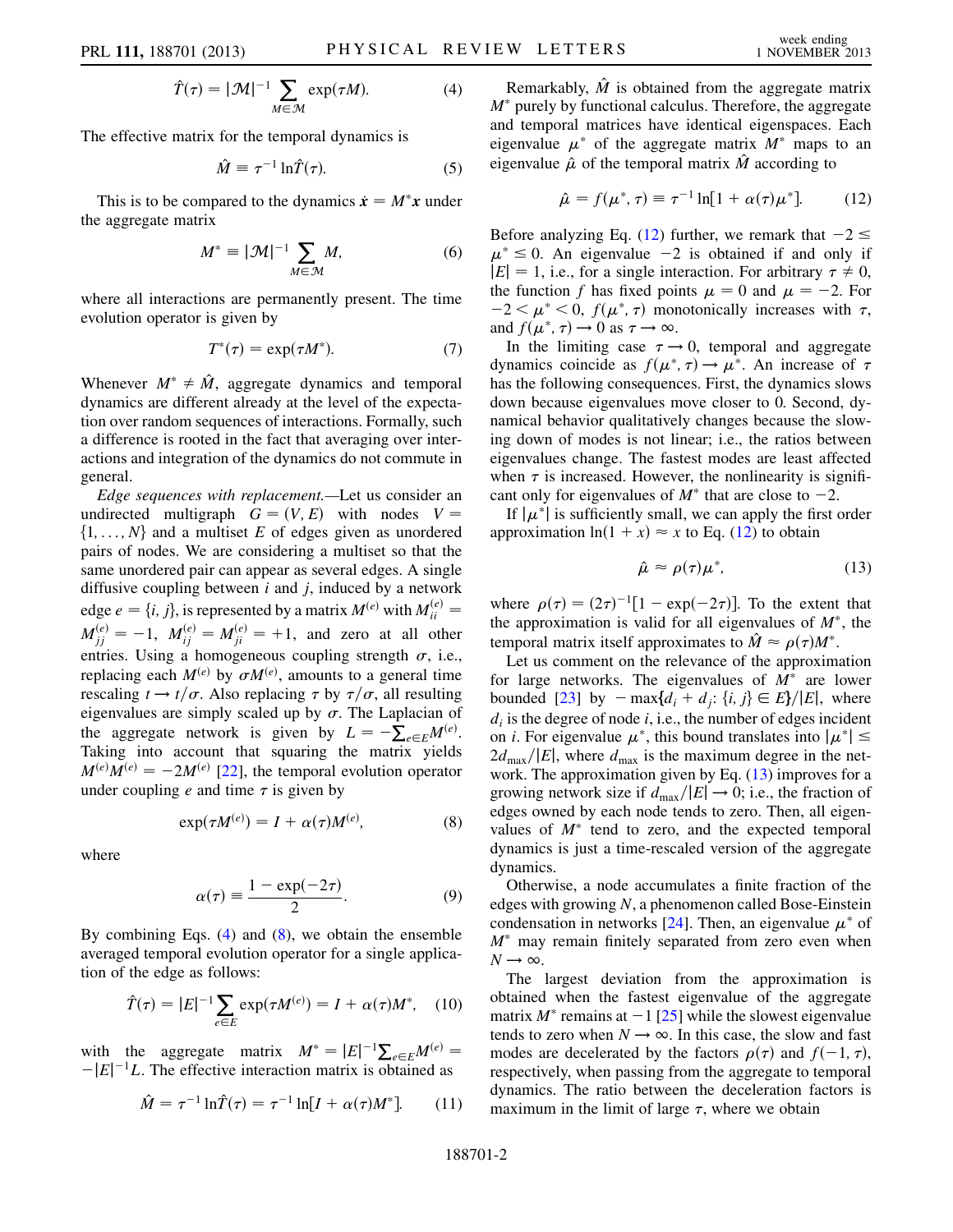$$
\lim_{\tau \to \infty} \frac{\rho(\tau)}{f(-1, \tau)} = \frac{-1}{2\ln(1/2)} \approx 0.72. \tag{14}
$$

The slow modes are decelerated less than fast modes, and the ratio between the eigenvalues corresponding to the slow and fast modes does not fall below 72% of the original value. The bound is attained in the case of a star, which has the Laplacian eigenvalues 0, 1, and N, translating into eigenvalues 0,  $\mu_{slow}^* = -1/(N-1)$ , and  $\mu_{fix}^* = -N/(N-1)$  for matrix  $M^*$ . Networks possessing a  $f_{\text{H}}(N-1)$  for matrix  $M^*$ . Networks possessing a large<br>  $f_{\text{H}}(N-1)$  for matrix  $M^*$ . Networks possessing a large<br>
ratio  $\mu^*$ ,  $\mu^*$ , including scale-free networks, are known ratio  $\mu^*_{\text{fast}}/\mu^*_{\text{slow}}$ , including scale-free networks, are known to be difficult to synchronize in coupled chaotic dynamics [\[20](#page-4-12)[,26\]](#page-4-18). Although  $\mu_{\text{fast}}^*$  does not remain  $O(1)$  as  $N \to \infty$ , such networks deviate from Eq. (13) more than homogesuch networks deviate from Eq.  $(13)$  $(13)$  more than homogeneous networks of the same size do.

Small example.—For illustration, we consider a network with  $N = 3$  nodes and two edges  $E = \{ \{1, 2\}, \{2, 3\} \}$ . The eigenvalues of the aggregate matrix are equal to  $\mu^* = 0$ ,  $-1/2$ , and  $-3/2$ . For the temporal dynamics averaged over random sequences with replacement, Eq. ([12](#page-1-2)) results in  $\hat{\mu} = 0$ ,  $f(-1/2, \tau)$ , and  $f(-3/2, \tau)$ . As the theory predicts,  $\hat{\mu}$  (dotted curves in Fig. [1](#page-2-0)) is closer to zero than  $\mu^*$ is, and  $\hat{\mu}$  approaches zero as  $\tau$  increases. In particular, the spectral gap, i.e., the eigenvalue with the smallest nonzero absolute value, is smaller for the temporal than for the aggregate dynamics; the spectral gap gives the time scale of relaxation.

If we select  $S = (M^{\{1,2\}}, M^{\{1,2\}})$  or  $S = (M^{\{2,3\}}, M^{\{2,3\}})$  in<br>regarding with replacement the spectral gan trivially the sampling with replacement, the spectral gap trivially vanishes. For sequences  $S = (M^{\{1,2\}}, M^{\{2,3\}})$  and  $S = (M^{\{1,2\}}, M^{\{2,3\}})$  and  $S = (M^{\{1,2\}}, M^{\{1,2\}})$  the eigenvalues of the effective matrix are  $(M^{\{2,3\}}, M^{\{1,2\}})$ , the eigenvalues of the effective matrix are<br>plotted by the solid curves in Fig. 1. Also, in this sampling plotted by the solid curves in Fig. [1](#page-2-0). Also, in this sampling scheme, in which we avoid multiple sampling of the same edge and the resulting loss of connectivity of the entire

<span id="page-2-0"></span>

FIG. 1 (color online). Dependence of the spectrum of effective interaction matrices on the temporal parameter  $\tau$ . We show the two nonzero eigenvalues of effective interaction matrices for a network with two edges connecting three nodes. Dotted curves: Random sequences with replacement. Solid curves: Random sequences without replacement.

network, the spectral gap, at least, is smaller for the temporal than for the aggregate dynamics.

Edge sequences without replacement.—We now consider edge sequences sampled without replacement. In the previous example, it corresponds to the two sequences containing both edges (solid curves in Fig. [1](#page-2-0)). For a general network and an arbitrary permutation  $S =$  $(M^{(0)}, M^{(1)}, \ldots, M^{(|E|-1)})$  of its edges, the spectral gap of the effective temporal matrix in this case is smaller than or the effective temporal matrix in this case is smaller than or equal to that of the aggregate matrix.

To show this, we use Eqs.  $(8)$  and  $(9)$  $(9)$  to write the time evolution operator according to Eq. ([2\)](#page-0-1) as

<span id="page-2-1"></span>
$$
T(S; \tau) = [I + \alpha(\tau)M^{(|E|-1)}] \cdots [I + \alpha(\tau)M^{(0)}]. \quad (15)
$$

If  $\phi$  is a so-called spectral function,  $\phi(e^A e^B) \ge |\phi(e^{A+B})|$ <br>holds true for general matrices A and B [27.28]. The holds true for general matrices A and B  $[27,28]$  $[27,28]$  $[27,28]$  $[27,28]$  $[27,28]$ . The product of the two largest eigenvalues is a spectral function. Because the largest eigenvalue of the evolution operator for the Laplacian dynamics is equal to unity for both aggregate and temporal dynamics, with the right eigenvector being  $(1 \cdots 1)^{\top}$ , the second largest eigenvalue of  $\alpha^{M^{(i)} \cdots M^{(j)}}$  for explicitly in and i  $e^{M^{(i)}} e^{M^{(j)}}$  is at least that of  $e^{M^{(i)} + M^{(j)}}$  for arbitrary *i* and *j*. Therefore, in terms of the absolute value, the spectral gap for the effective matrix  $(|E|\tau)^{-1} \ln T(S; \tau)$  is at most  $|\mu^*|$ .<br>This result implies that the dynamics on an arbitrary tem-This result implies that the dynamics on an arbitrary temporal network is slower than (or at least not faster than) that on the aggregate network.

When  $\tau \rightarrow 0$ , we can approximate the right-hand side of Eq. ([15](#page-2-1)) using  $\alpha(\tau) \approx \tau$  by

$$
I + \alpha(\tau) \sum_{i=1}^{|E|} M^{(i)} = I + \tau |E|M^* \approx T^*(|E|\tau). \quad (16)
$$

Therefore, the temporal dynamics approaches the aggregate dynamics as  $\tau \rightarrow 0$  as in the case of the random sampling with replacement.

Application to model and real networks.—For two model temporal networks and two real temporal networks, the (negative) spectral gaps  $\mu^*$  and  $\hat{\mu}$  are compared in Fig. [2.](#page-3-0) For random sampling without replacement, we appropriately normalized the spectral gap of  $\tau^{-1} \ln T(S; \tau)$ by dividing by  $|E|$ .

The first model network is generated on a realization of the Erdős-Rényi random graph having 500 nodes and 1978 edges, which is the aggregate network. Because adjacent nodes usually have multiple edges in real data [[1\]](#page-4-0), we assumed 10 edges between each pair of adjacent nodes in the aggregate random graph. Figure  $2(a)$  indicates that, under the sampling both with and without replacement,  $|\hat{\mu}|$  i.e., the spectral gap for the temporal network averaged over 1000 sequences (thick and thin dashed lines), is consistently smaller than  $|\mu^*|$  (thick solid line) for any  $\tau$ . The results are qualitatively the same for a scale-free temporal network  $[Fig. 2(b)]$  $[Fig. 2(b)]$  constructed by placing 10 edges on each edge of an aggregated network, which is a realization of the Barabási-Albert model [[29](#page-4-21)] having 500 nodes and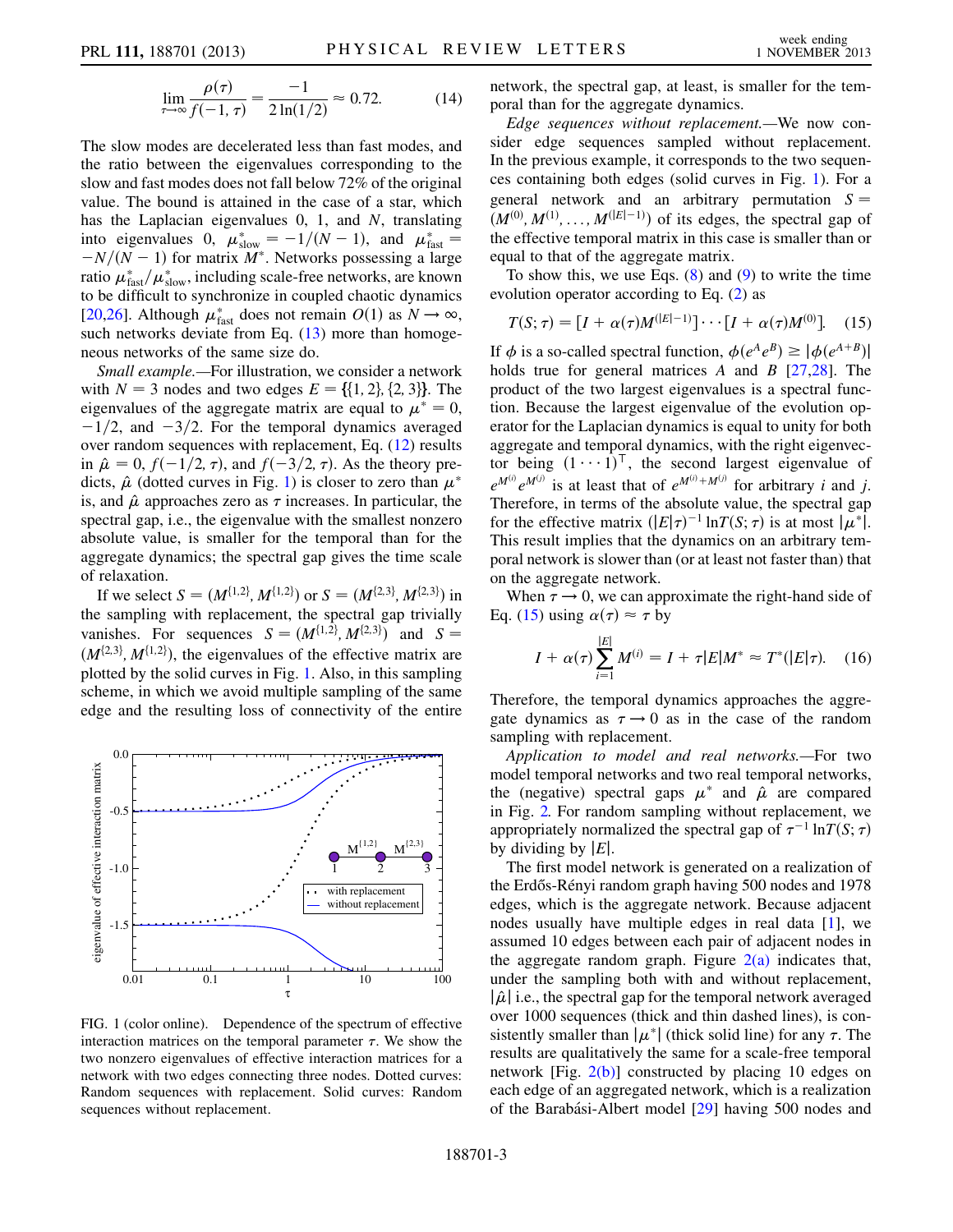<span id="page-3-0"></span>

<span id="page-3-1"></span>FIG. 2 (color online). The (negative) spectral gap of the aggregate and temporal Laplacian dynamics for four networks. The error bars indicate the standard deviation calculated on the basis of 10<sup>3</sup> realizations of edge sequences. (a) Results for a random temporal graph having  $N = 500$  nodes and  $|E| = 19780$  edges. (b) Results for a scale-free temporal network with  $N = 500$  and  $|E| = 19990$ . We set the parameters of the Barabási-Albert model to  $m = m_0 = 4$ . The degree d obeys a power law with exponent  $-3$  [\[29\]](#page-4-21). (c) Results for human interaction data with  $N = 104$  and  $|E| = 782682$  among students, staff, and faculty members at the Massachusetts Institute of Technology. The data were produced by the Reality Mining Project [[30](#page-4-22)]. Although the original network contains 106 subjects, we used the largest connected component containing 104 subjects. (d) Results for the human interaction data during a conference recorded in the SocioPatterns Project [[31](#page-4-23)]. Although the original data have 113 nodes and 20 818 edges, we excluded one node and the link emanating from this node, possessing two edges on it before the analysis. This is because the spectral gap value is very sensitive to such a nearly isolated node. The modified network has  $N = 112$  and  $|E| = 20816$ .

1990 edges. The results for human interaction data obtained from the Reality Mining Project, having 104 nodes and 782 682 edges [\[30\]](#page-4-22), and those from the SocioPatterns Project, having 112 nodes and 20 816 edges [\[31\]](#page-4-23), are shown in Figs.  $2(c)$  and  $2(d)$ , respectively.

First of all,  $\mu^*$  is independent of  $\tau$  by definition (thick solid lines). For all the networks, we verified that  $|\hat{\mu}|$  <  $|\mu^*|$  holds true for the temporal networks derived from the real-world interaction sequences [dash-dotted lines labeled "original" in Figs.  $2(c)$  and  $2(d)$ ] and individual temporal networks generated by the sampling without replacement (ensemble averaged values are shown by the thin dashed lines). It should be noted that it is not the case for the sampling with replacement (averages are shown by the thick dashed lines). Second, for both the sampling with replacement and without replacement, Fig. [2](#page-3-0) indicates that  $|\hat{\mu}| < |\mu^*|$  holds true on the average and that  $|\hat{\mu}|$  decays toward zero as  $\tau$  increases. Third, the original sequence of edges and random sequences both with and without replacement yield values of  $\hat{\mu}$  approaching  $\mu^*$  as  $\tau \to 0$ . All these numerical results are consistent with our theoretical results. Finally, Eq. ([13](#page-1-3)) suggests that  $\hat{\mu}$  in the case of sampling with replacement is approximated by  $\rho(\tau)\mu^*$ . Figure [2](#page-3-0) shows that this is a reasonable approximation (thin solid lines).

The error bars in Fig. [2](#page-3-0) are large in some cases, indicating that the  $\hat{\mu}$  value depends much on the individual sequence. This is also implied by the discrepancy between the  $\hat{\mu}$  values for the real temporal networks [dash-dotted] lines in Figs.  $2(c)$  and  $2(d)$ ] and those averaged over samples (thick and thin dashed lines). When any pair of  $M^{(i)}$  (1  $\leq i \leq |E|$ ) commutes, the time evolution operators for the aggregate and temporal dynamics [Eqs.  $(7)$  $(7)$  and  $(15)$  $(15)$  $(15)$ ] are identical. This is tantamount to saying that the pairwise noncommutability of graphlets may be a main source of the discrepancy between  $\hat{\mu}$  and  $\mu^*$  and also that between  $\hat{\mu}$  for different temporal networks sharing the same aggregate network.

Discussion.—We have quantitatively shown that the effect of temporal networks on diffusive dynamics is considerable. Our results imply that synchronization is more difficult in temporal than in the corresponding aggregate networks for general  $\tau > 0$ , in agreement with the numerical results in Ref. [[6](#page-4-4)]. The slowing down due to temporal dynamics is also observed in other diffusive dynamics such as random walks [\[7\]](#page-4-5), the voter model [[8](#page-4-6)[,9\]](#page-4-24), and the naming game [[11](#page-4-25)]. Our theoretical results also enlarge previous theoretical understanding of synchronization dynamics in temporal networks. The theoretical results obtained under the framework of switching topology mostly treat the case of fast switching, which corresponds to  $\tau \rightarrow 0$  in the present study [\[32–](#page-4-26)[35](#page-4-27)]. In the limit  $\tau \rightarrow 0$ , the stability of the aggregate Laplacian matrix is theoretically sufficient for synchronization in temporal networks [[32](#page-4-26)[–35\]](#page-4-27), which is consistent with our results. We obtained a quantitative theory for general  $\tau$  without strong constraints like simultaneous diagonalizability of the graphlets [\[36\]](#page-4-28). Going beyond purely diffusive dynamics, the spectral framework is relevant for systems with local dynamics at each node. A stability criterion for the synchrony of such dynamics across nodes is based on the eigenvalues of the coupling matrix [\[37\]](#page-4-29). Tests with simple systems of chaotic oscillators provide the first evidence that the present spectral analysis for time-dependent coupling matrices correctly combines with that approach (see the Supplemental Material [[38](#page-4-30)]). Finally, real interaction sequences show correlated patterns [\[4](#page-4-31),[39](#page-4-32)]. To reveal the relationship between such correlated patterns and the behavior of individual temporal sequences is warranted for future work.

We thank the SocioPatterns collaboration ([http://](http://www.sociopatterns.org) [www.sociopatterns.org](http://www.sociopatterns.org)) for providing the data set. We also acknowledge financial support provided by Grants-in-Aid for Scientific Research (No. 23681033) from MEXT, Japan, the Nakajima Foundation, VolkswagenStiftung, and MINECO (Spain) and FEDER (EU) through the MODASS Project (No. FIS2011-24785).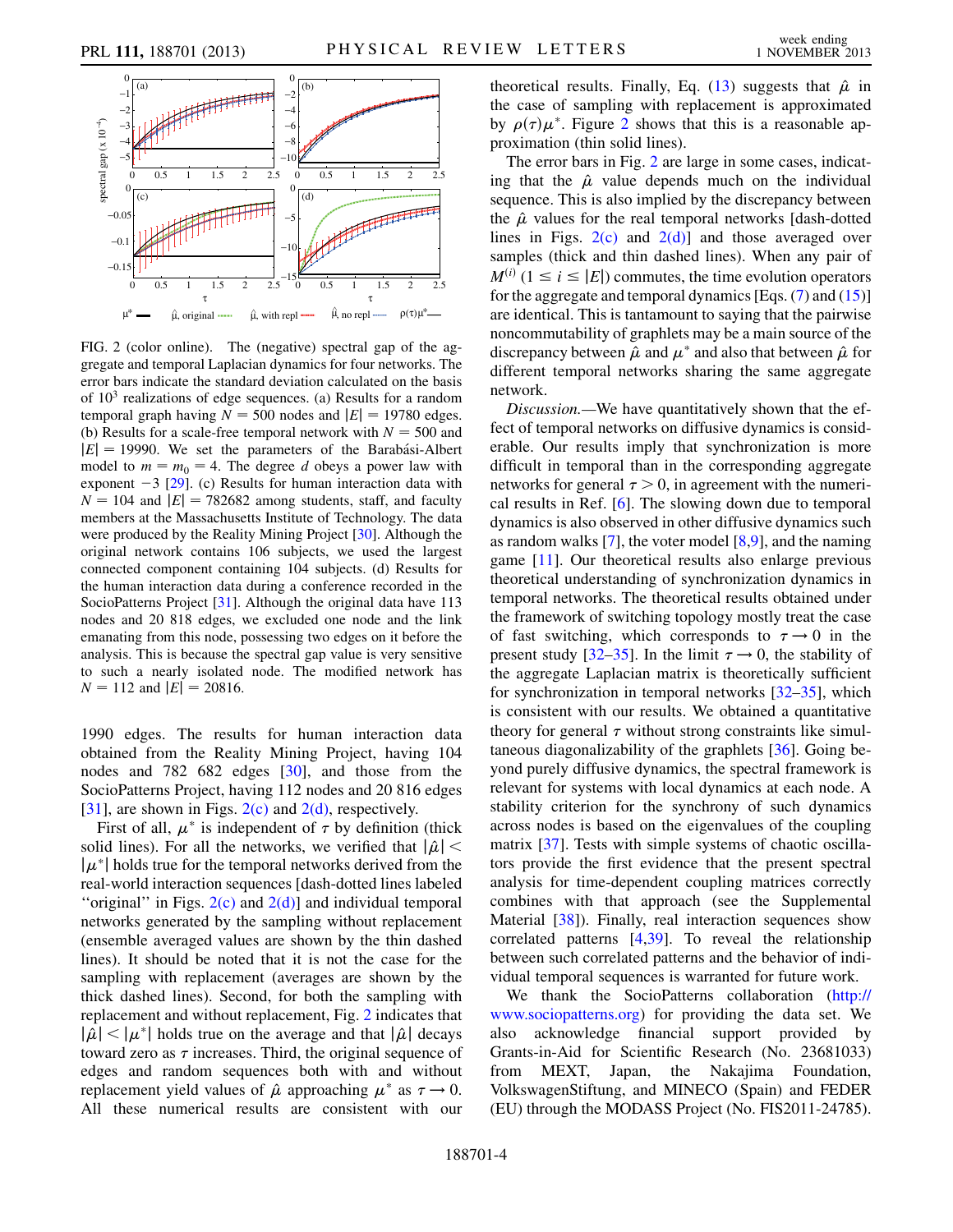- <span id="page-4-0"></span>[1] P. Holme and J. Saramäki, *Phys. Rep.* **519**[, 97 \(2012\)](http://dx.doi.org/10.1016/j.physrep.2012.03.001).
- <span id="page-4-1"></span>[2] H. H. K. Lentz, T. Selhorst, and I. M. Sokolov, *[Phys. Rev.](http://dx.doi.org/10.1103/PhysRevLett.110.118701)* Lett. 110[, 118701 \(2013\).](http://dx.doi.org/10.1103/PhysRevLett.110.118701)
- <span id="page-4-2"></span>[3] M. Karsai, M. Kivelä, R. K. Pan, K. Kaski, J. Kertész, A.-L. Barabási, and J. Saramäki, *Phys. Rev. E* 83[, 025102 \(2011\).](http://dx.doi.org/10.1103/PhysRevE.83.025102)
- <span id="page-4-31"></span>[4] G. Miritello, E. Moro, and R. Lara, [Phys. Rev. E](http://dx.doi.org/10.1103/PhysRevE.83.045102) 83, [045102\(R\) \(2011\)](http://dx.doi.org/10.1103/PhysRevE.83.045102).
- <span id="page-4-3"></span>[5] N. Masuda and P. Holme, [F1000 Prime Rep.](http://dx.doi.org/10.12703/P5-6) 5, 6 (2013).
- <span id="page-4-4"></span>[6] N. Fujiwara, J. Kurths, and A. Díaz-Guilera, *[Phys. Rev. E](http://dx.doi.org/10.1103/PhysRevE.83.025101)* 83[, 025101 \(2011\)](http://dx.doi.org/10.1103/PhysRevE.83.025101).
- <span id="page-4-5"></span>[7] M. Starnini, A. Baronchelli, A. Barrat, and R. Pastor-Satorras, Phys. Rev. E 85[, 056115 \(2012\)](http://dx.doi.org/10.1103/PhysRevE.85.056115).
- <span id="page-4-6"></span>[8] J. Fernández-Gracia, V.M. Eguíluz, and M.S. Miguel, Phys. Rev. E 84[, 015103 \(2011\).](http://dx.doi.org/10.1103/PhysRevE.84.015103)
- <span id="page-4-24"></span>[9] T. Takaguchi and N. Masuda, [Phys. Rev. E](http://dx.doi.org/10.1103/PhysRevE.84.036115) 84, 036115 [\(2011\)](http://dx.doi.org/10.1103/PhysRevE.84.036115).
- [10] G. J. Baxter, [J. Stat. Mech. 09 \(2011\) P09005.](http://dx.doi.org/10.1088/1742-5468/2011/09/P09005)
- <span id="page-4-25"></span>[11] A. Baronchelli and A. Díaz-Guilera, *[Phys. Rev. E](http://dx.doi.org/10.1103/PhysRevE.85.016113)* 85, [016113 \(2012\)](http://dx.doi.org/10.1103/PhysRevE.85.016113).
- <span id="page-4-7"></span>[12] S. K. Maity, T. V. Manoj, and A. Mukherjee, *[Phys. Rev. E](http://dx.doi.org/10.1103/PhysRevE.86.036110)* 86[, 036110 \(2012\)](http://dx.doi.org/10.1103/PhysRevE.86.036110).
- <span id="page-4-8"></span>[13] C. L. Nehaniv, [Int. J. Algebra Comput.](http://dx.doi.org/10.1142/S0218196704002043) **14**, 719 (2004).
- [14] A. Å. Hansson, H. S. Mortveit, and C. M. Reidys, [Adv.](http://dx.doi.org/10.1142/S0219525905000555) [Compl. Syst.](http://dx.doi.org/10.1142/S0219525905000555) 8, 521 (2005).
- <span id="page-4-9"></span>[15] M. Cao, A. S. Morse, and B. D. O. Anderson, [IEEE Trans.](http://dx.doi.org/10.1109/TAC.2008.929387) [Autom. Control](http://dx.doi.org/10.1109/TAC.2008.929387) 53, 1826 (2008).
- <span id="page-4-10"></span>[16] B. A. Huberman and N. S. Glance, [Proc. Natl. Acad. Sci.](http://dx.doi.org/10.1073/pnas.90.16.7716) U.S.A. 90[, 7716 \(1993\).](http://dx.doi.org/10.1073/pnas.90.16.7716)
- [17] M. A. Nowak, S. Bonhoeffer, and R. M. May, [Proc. Natl.](http://dx.doi.org/10.1073/pnas.91.11.4877) [Acad. Sci. U.S.A.](http://dx.doi.org/10.1073/pnas.91.11.4877) 91, 4877 (1994).
- [18] H. Bersini and V. Detours, Artif. Life IV, 382 (1994).
- <span id="page-4-11"></span>[19] D. Cornforth, D.G. Green, and D. Newth, *[Physica](http://dx.doi.org/10.1016/j.physd.2005.04.005)* [\(Amsterdam\)](http://dx.doi.org/10.1016/j.physd.2005.04.005) 204D, 70 (2005).
- <span id="page-4-12"></span>[20] L. Donetti, F. Neri, and M. A. Muñoz, [J. Stat. Mech. 08](http://dx.doi.org/10.1088/1742-5468/2006/08/P08007) [\(2006\) P08007.](http://dx.doi.org/10.1088/1742-5468/2006/08/P08007)
- <span id="page-4-13"></span>[21] J. A. Almendral and A. Díaz-Guilera, [New J. Phys.](http://dx.doi.org/10.1088/1367-2630/9/6/187) 9, 187 [\(2007\)](http://dx.doi.org/10.1088/1367-2630/9/6/187).
- <span id="page-4-14"></span>[22] For directed networks, the single-edge Laplacian satisfies  $M^{(i)}M^{(i)} = -M^{(i)}$ ; the factor 2 disappears as compared to the case of the undirected network the case of the undirected network.
- <span id="page-4-15"></span>[23] W. N. Anderson, Jr. and T. D. Morley, [Linear Multilinear](http://dx.doi.org/10.1080/03081088508817681) Algebra 18[, 141 \(1985\).](http://dx.doi.org/10.1080/03081088508817681)
- <span id="page-4-16"></span>[24] G. Bianconi and A.-L. Barabási, *[Phys. Rev. Lett.](http://dx.doi.org/10.1103/PhysRevLett.86.5632)* 86, 5632 [\(2001\)](http://dx.doi.org/10.1103/PhysRevLett.86.5632).
- <span id="page-4-17"></span>[25] The lower bound  $[23]$  $[23]$  of the eigenvalues of  $M^*$  implies  $\mu^* \ge -\max\{d_i + d_j: \{i, j\} \in E\}/|E| \ge -1 - |E|^{-1}$ .<br>T Nishikawa A E Motter Y-C Lai and
- <span id="page-4-18"></span>[26] T. Nishikawa, A.E. Motter, Y.-C. Lai, and F.C. Hoppensteadt, Phys. Rev. Lett. 91[, 014101 \(2003\)](http://dx.doi.org/10.1103/PhysRevLett.91.014101).
- <span id="page-4-19"></span>[27] J. E. Cohen, S. Friedland, T. Kato, and F. P. Kelly, [Linear](http://dx.doi.org/10.1016/0024-3795(82)90211-7) [Algebra Appl.](http://dx.doi.org/10.1016/0024-3795(82)90211-7) 45, 55 (1982).
- <span id="page-4-20"></span>[28] N. Bebiano, J. da Providência, Jr., and R. Lemos, [Linear](http://dx.doi.org/10.1016/j.laa.2003.07.004) [Algebra Appl.](http://dx.doi.org/10.1016/j.laa.2003.07.004) 376, 265 (2004).
- <span id="page-4-21"></span>[29] A.-L. Barabási and R. Albert, Science 286[, 509 \(1999\)](http://dx.doi.org/10.1126/science.286.5439.509).
- <span id="page-4-22"></span>[30] N. Eagle and A. Pentland, [Pers. Ubiquit. Comput.](http://dx.doi.org/10.1007/s00779-005-0046-3) **10**, 255 [\(2006\)](http://dx.doi.org/10.1007/s00779-005-0046-3).
- <span id="page-4-23"></span>[31] L. Isella, J. Stehlé, A. Barrat, C. Cattuto, J.-F. Pinton, and W. Van den Broeck, [J. Theor. Biol.](http://dx.doi.org/10.1016/j.jtbi.2010.11.033) 271, 166 (2011)
- <span id="page-4-26"></span>[32] I. V. Belykh, V. N. Belykh, and M. Hasler, *[Physica](http://dx.doi.org/10.1016/j.physd.2004.03.013)* [\(Amsterdam\)](http://dx.doi.org/10.1016/j.physd.2004.03.013) 195D, 188 (2004).
- [33] D. J. Stilwell, E. M. Bollt, and D. G. Roberson, [SIAM J.](http://dx.doi.org/10.1137/050625229) [Appl. Dyn. Syst.](http://dx.doi.org/10.1137/050625229) 5, 140 (2006).
- [34] P. So, B.C. Cotton, and E. Barreto, Chaos 18[, 037114](http://dx.doi.org/10.1063/1.2979693) [\(2008\)](http://dx.doi.org/10.1063/1.2979693).
- <span id="page-4-27"></span>[35] M. Frasca, A. Buscarino, A. Rizzo, L. Fortuna, and S. Boccaletti, Phys. Rev. Lett. 100[, 044102 \(2008\).](http://dx.doi.org/10.1103/PhysRevLett.100.044102)
- <span id="page-4-28"></span>[36] J. Zhao, D.J. Hill, and T. Liu, [Automatica](http://dx.doi.org/10.1016/j.automatica.2009.07.013) 45, 2502 [\(2009\)](http://dx.doi.org/10.1016/j.automatica.2009.07.013).
- <span id="page-4-29"></span>[37] L. M. Pecora and T. L. Carroll, *[Phys. Rev. Lett.](http://dx.doi.org/10.1103/PhysRevLett.80.2109)* **80**, 2109 [\(1998\)](http://dx.doi.org/10.1103/PhysRevLett.80.2109).
- <span id="page-4-30"></span>[38] See Supplemental Material at [http://link.aps.org/](http://link.aps.org/supplemental/10.1103/PhysRevLett.111.188701) [supplemental/10.1103/PhysRevLett.111.188701](http://link.aps.org/supplemental/10.1103/PhysRevLett.111.188701) for additional details on nonlinear local dynamics.
- <span id="page-4-32"></span>[39] J.-P. Eckmann, E. Moses, and D. Sergi, [Proc. Natl. Acad.](http://dx.doi.org/10.1073/pnas.0405728101) Sci. U.S.A. 101[, 14 333 \(2004\)](http://dx.doi.org/10.1073/pnas.0405728101).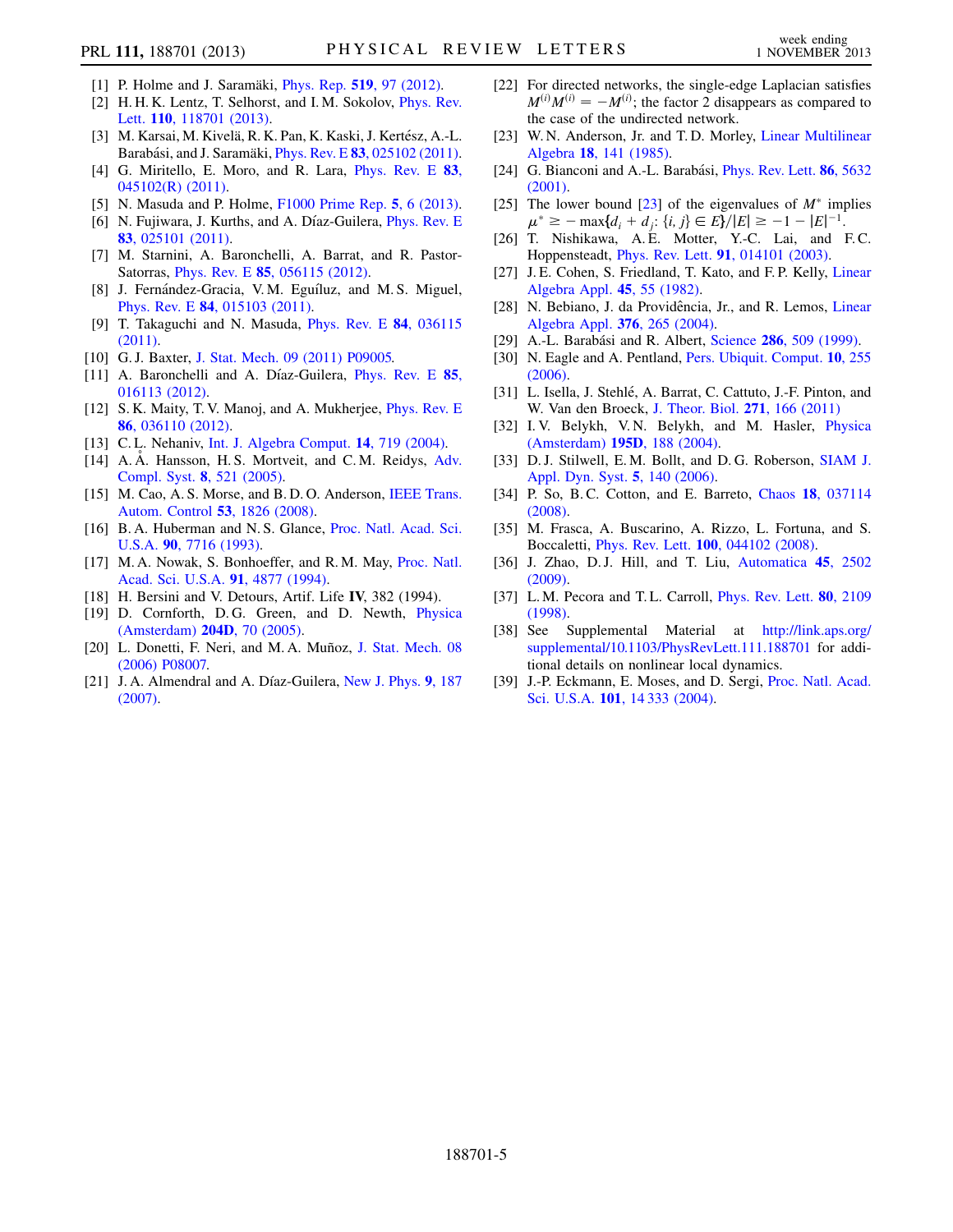## Supplemental Material for Temporal networks: slowing down diffusion by long lasting interactions

Naoki Masuda,<sup>1</sup> Konstantin Klemm,<sup>2</sup> and Víctor M. Eguíluz<sup>3</sup>

 $1$ Department of Mathematical Informatics, The University of Tokyo, 7-3-1 Hongi, Bunko, Tokyo 113-8656, Japan

 $^{2}Bioinformatics, Institute of Computer Science, Leipzig University, Härestrainße 16-18, 04107 Leipzig, Germany$ 

<sup>3</sup>Instituto de Física Interdisciplinar y Sistemas Complejos IFISC (CSIC-UIB), E07122 Palma de Mallorca, Spain

(Dated: October 4, 2013)

We broaden the developed framework by considering reaction-diffusion systems on temporal networks. The reaction part of the system is represented by one or more degrees of freedom assigned to the nodes and subject to dynamical rules. For simplicity, the local dynamics will be assumed to be the same at each node. Between nodes, degrees of freedom are diffusively coupled.

We consider non-linear dynamics with several coupled degrees of freedom at each node. Specifically, we study chaotic Rössler oscillators [1] with three degrees of freedom  $(x, y, z)$ . The evolution of the oscillator at node i is given by

$$
\dot{x}_i(t) = -y_i(t) - z_i(t) + \sum_{j=1}^{N} M_{ij}^{(\lfloor t/\tau \rfloor)} x_j(t) \quad (s1)
$$

$$
\dot{y}_i(t) = x_i(t) + 0.2y_i(t) \tag{s2}
$$

$$
\dot{z}_i(t) = 0.2 + z_i(t)(x_i(t) - 7.0) \tag{s3}
$$

The sum in the equation for  $x$  is a time-dependent diffusive coupling with matrix  $M^{(t)}$ , analogous to that in Eq. (1) in the main text. Generalizing the framework, we introduce a tunable strength  $\sigma > 0$  for the diffusive coupling. Now  $M_{ii}^{(e)} = M_{jj}^{(e)} = -\sigma$  and  $M_{ij}^{(e)} = M_{ji}^{(e)} = +\sigma$ are the non-zero entries of the coupling matrix of edge  $e = \{i, j\}.$ 

How does the additional parameter  $\sigma$  modify the spectrum of the effective coupling matrix? Compared to the main text (Eq. (10) there), the time evolution operator for time  $\tau$  is formally the same but now to be evaluated at  $\tau\sigma$  so we find

$$
\hat{T}(\tau\sigma) = I + \alpha(\tau\sigma)M^* \ . \tag{s4}
$$

The effective coupling matrix is

$$
\hat{M} = \tau^{-1} \ln[I + \alpha(\tau \sigma) M^*] . \tag{s5}
$$

An eigenvalue  $\mu^*$  of  $M^*$  maps to

$$
\hat{\mu} = \tau^{-1} \ln \left[ 1 + \frac{1 - \exp(-2\tau\sigma)}{2} \mu^* \right] . \tag{86}
$$

A connection between the eigenvalues of the coupling matrix and the stability of synchrony is obtained with the master stability approach [2]. In a linear stability criterion, the synchronous mode is stable if and only if all eigenvalues of the effective coupling matrix lie in a given

interval. Too weak coupling naturally leads to instability of the synchronous solution. On the other hand, also too strong coupling makes synchrony unstable in the Rössler system above. Specifically, all real eigenvalues of the coupling matrix need to be above  $\lambda_{\text{drum}} \approx -4.5$  to obtain stability, see Figure 1 in Ref. [2]. It should be noted that the sign of eigenvalues is inverted because we are working with an additive rather than subtractive coupling here.

The theory has been developed for time-independent diffusive coupling matrices. Here we ask if the prediction of stable synchrony may be based in the same way on the eigenvalues of the effective matrix in the system with non-constant *temporal* interactions between the nonlinear oscillators. For star networks of two different sizes, Figure  $S_1(a)$  shows that the transition between stability and instability is shifted to larger values of the coupling strength  $\sigma$  when increasing  $\tau$ . For a star with  $N = 3$ , a transition to stable synchrony is observed when the coupling strength  $\sigma$  passes the value 3.0 from above in case  $\tau = 0$  (aggregate dynamics). Under temporal coupling with  $\tau = 0.2$ , however, the onset of stability (2%) is observed already at  $\sigma \approx 3.9$ . Both combinations (0, 3.0) and  $(0.2, 3.9)$  for parameters  $(\tau, \sigma)$  generate an eigenvalue  $\hat{\mu} = \lambda_{\text{drum}} = -4.5$  in the effective coupling matrix.

In panel (b) of Figure S1, we replot the same numerical results as a function of the eigenvalue  $\hat{\mu}$  of the effective coupling matrix. We see that the stability threshold is indeed obtained by the eigenvalue  $\hat{\mu}$  in good approximation. There is, however, not a collapse of the whole stability curves for different values of  $\tau$ . An increase of  $\tau$ does not just shift the relevant eigenvalue (as an average effect) but also brings about larger fluctuations across stochastic realizations. Therefore the transition is discontinuous only for  $\tau = 0.0$  and becomes smoother with larger  $\tau$ .

Summarizing this Supplemental Material, the eigenvalues of the effective coupling matrix provide the correct input to the master stability approach. Thus the spectral analysis of the main article has bearings on the stability of non-linear dynamics of diffusively coupled elements. As shown there, temporal dynamics tends to slow down diffusion as compared to the aggregate dynamics. Thus intuitively, when going from aggregate to temporal network dynamics, larger coupling strength is required for the onset of stable synchrony. We have checked numerically that this is the case in the above scenarios (results